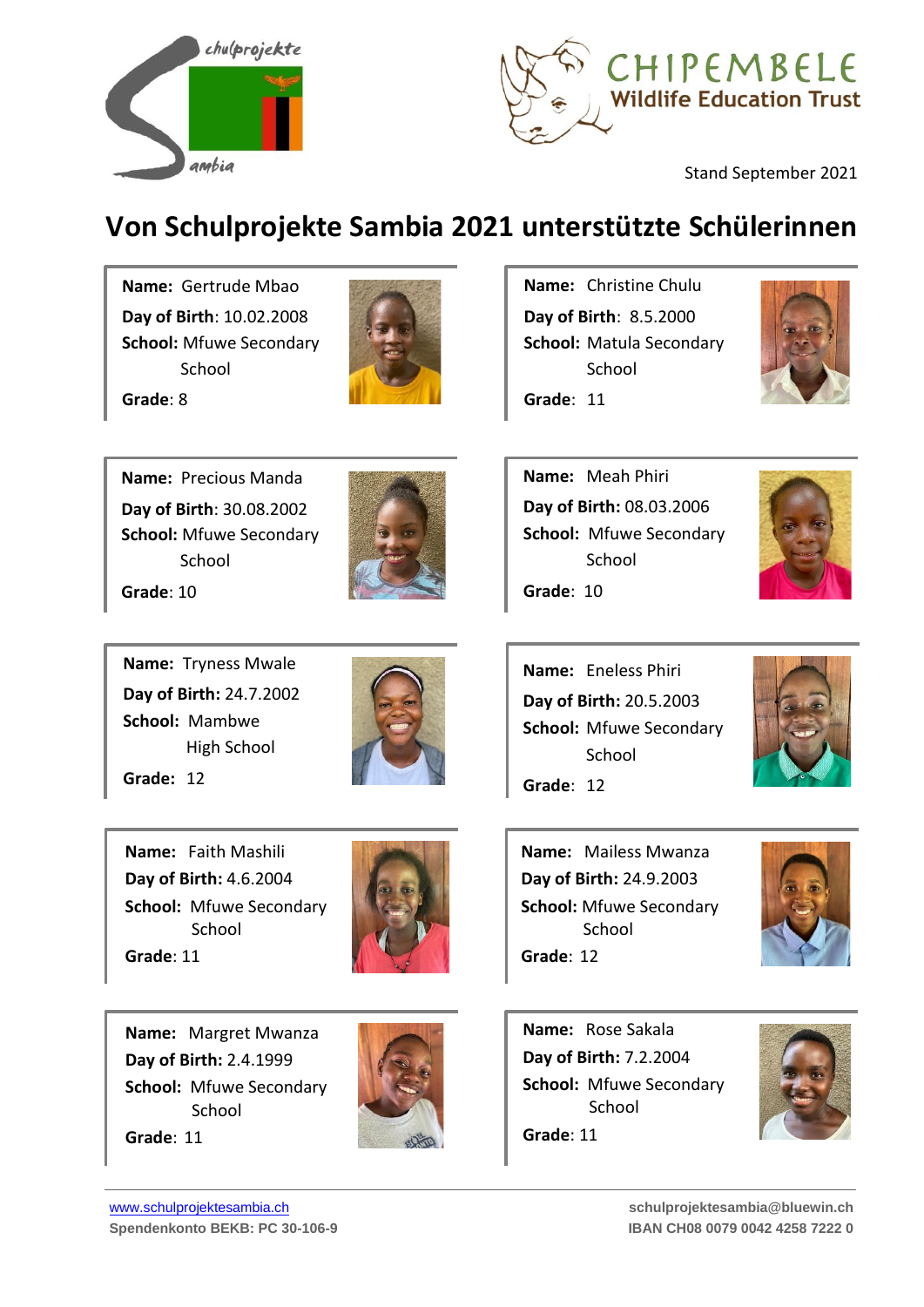



Stand September 2021

**Name:** Precious Phiri **Day of Birth:** 4.4.2006 **School:** Mfuwe Day Secondary School **Grade**: 8



**Name:** Ruth Zulu **Day of Birth:** 8.1.2008 **School:** Mfuwe Day Secondary School **Grade**: 8



## **Von Schulprojekte Sambia 2021 unterstützte Schüler**

**Name:** Douglas Nkhoma **Day of Birth:** 04.03.2004 **School:** Mfuwe Day Secondary School

**Grade**: 10

.



**Name:** Stephen Zulu **Day of Birth:** 01.12.2002 **School:** Mfuwe Day Secondary School **Grade**: 10

**Name:** Mike Banda **Year of Birth:** 2004 **School:** Mfuwe Day



**Name:** Geofrey Mwanza **Year of Birth:** 14.04.2005 **School:** Mfuwe Day Secondary School **Grade**: 10



**Name:** Gerald Nkhoma **Day of Birth:** 31.07.2002 **School:** Mfuwe Day Secondary School **Grade**: 10





Secondary School

**Grade**: 12

**Grade**: 9



**Name:** James Phiri **Day of Birth:** 08.08.2005 **School:** Mfuwe Day Secondary School **Grade**: 10



**Name:** Mukuka Daka **Day of Birth:** 09.04.2005 **School:** Mfuwe Day Secondary School **Grade:** 10